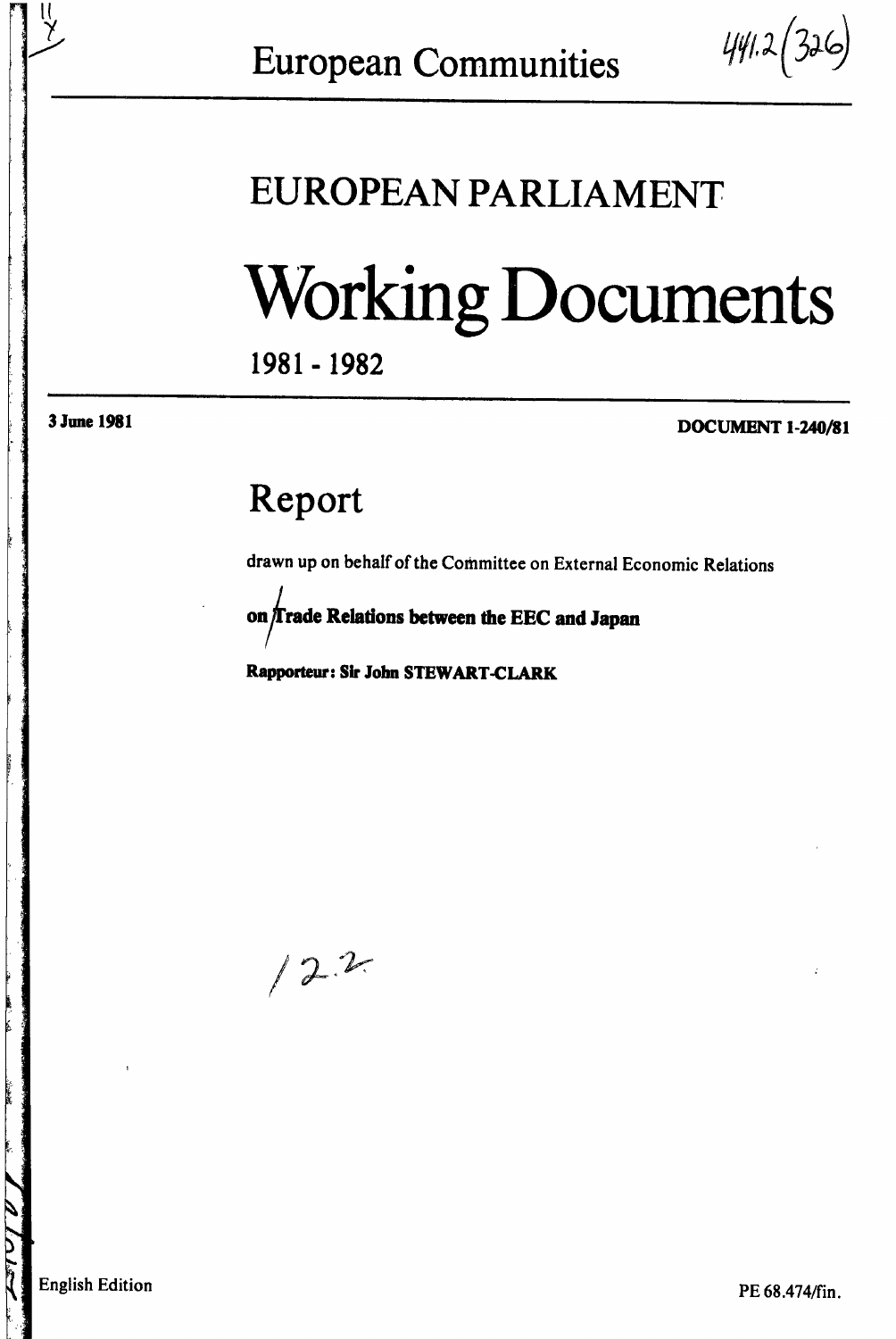$\mathcal{L}^{\text{max}}_{\text{max}}$  , where  $\mathcal{L}^{\text{max}}_{\text{max}}$ 

 $\label{eq:2.1} \frac{1}{\sqrt{2}}\int_{\mathbb{R}^3}\frac{1}{\sqrt{2}}\left(\frac{1}{\sqrt{2}}\right)^2\frac{1}{\sqrt{2}}\left(\frac{1}{\sqrt{2}}\right)^2\frac{1}{\sqrt{2}}\left(\frac{1}{\sqrt{2}}\right)^2\frac{1}{\sqrt{2}}\left(\frac{1}{\sqrt{2}}\right)^2.$ 

 $\frac{1}{2}$ 

 $\label{eq:2.1} \frac{1}{\sqrt{2}}\int_{\mathbb{R}^3}\frac{1}{\sqrt{2}}\left(\frac{1}{\sqrt{2}}\right)^2\frac{1}{\sqrt{2}}\left(\frac{1}{\sqrt{2}}\right)^2\frac{1}{\sqrt{2}}\left(\frac{1}{\sqrt{2}}\right)^2\frac{1}{\sqrt{2}}\left(\frac{1}{\sqrt{2}}\right)^2.$  $\label{eq:2.1} \frac{1}{2} \sum_{i=1}^n \frac{1}{2} \sum_{i=1}^n \frac{1}{2} \sum_{i=1}^n \frac{1}{2} \sum_{i=1}^n \frac{1}{2} \sum_{i=1}^n \frac{1}{2} \sum_{i=1}^n \frac{1}{2} \sum_{i=1}^n \frac{1}{2} \sum_{i=1}^n \frac{1}{2} \sum_{i=1}^n \frac{1}{2} \sum_{i=1}^n \frac{1}{2} \sum_{i=1}^n \frac{1}{2} \sum_{i=1}^n \frac{1}{2} \sum_{i=1}^n \frac{$ 

 $\label{eq:2.1} \frac{1}{\sqrt{2}}\int_{\mathbb{R}^3}\frac{1}{\sqrt{2}}\left(\frac{1}{\sqrt{2}}\right)^2\frac{1}{\sqrt{2}}\left(\frac{1}{\sqrt{2}}\right)^2\frac{1}{\sqrt{2}}\left(\frac{1}{\sqrt{2}}\right)^2\frac{1}{\sqrt{2}}\left(\frac{1}{\sqrt{2}}\right)^2\frac{1}{\sqrt{2}}\left(\frac{1}{\sqrt{2}}\right)^2\frac{1}{\sqrt{2}}\frac{1}{\sqrt{2}}\frac{1}{\sqrt{2}}\frac{1}{\sqrt{2}}\frac{1}{\sqrt{2}}\frac{1}{\sqrt{2}}$ 

 $\label{eq:2.1} \frac{1}{\sqrt{2}}\int_{\mathbb{R}^3}\frac{1}{\sqrt{2}}\left(\frac{1}{\sqrt{2}}\right)^2\frac{1}{\sqrt{2}}\left(\frac{1}{\sqrt{2}}\right)^2\frac{1}{\sqrt{2}}\left(\frac{1}{\sqrt{2}}\right)^2\frac{1}{\sqrt{2}}\left(\frac{1}{\sqrt{2}}\right)^2.$ 

 $\mathcal{A}^{\text{max}}_{\text{max}}$ 

 $\mathcal{L}^{\text{max}}_{\text{max}}$  and  $\mathcal{L}^{\text{max}}_{\text{max}}$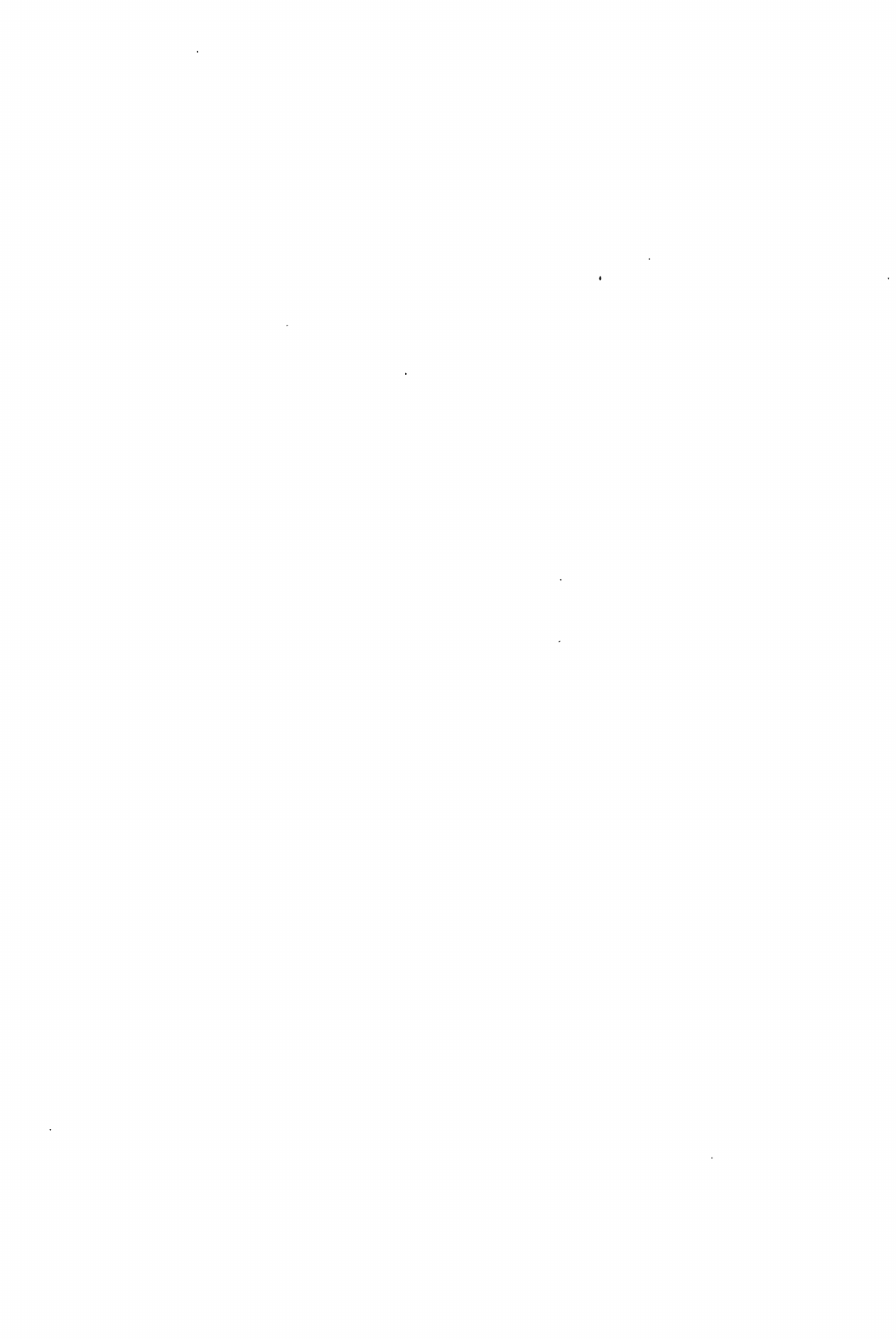By letter of 7 March 1980 the Committee on External Economic Relations requested authorization to draw up a report on trade relations between the EEC and Japan.

By letter of 23 April 1980, the President of the European Parliament authorised the Committee to draw up a report on this matter.

On 24 April 1980 the Committee on External Economic Relations appointed Sir John Stewart-Clark Rapporteur.

On 11 March 1981 a Motion for a Resolution (Doc. 1-966/80) tabled by Sir Fred Warner and others in accordance with Rule 14 of the Rules of Procedure, on current EEC-Japan economic and trading relations, was referred to the Committee.

The Committee considered the draft report at its meetings of 19 January 1981, 25 February 1981, 14 April 1981 and 13 May 1981, when it unanimously adopted the Motion for a Resolution and explanatory statement.

Present: Sir Fred Catherwood, Chairman; Mrs Wieczorek-Zeul, Vice-Chairman; Mr van Aerssen, Vice-Chairman; Mr Seal, Vice-Chairman; Sir John Stewart-Clark, Rapporteur; Mrs Fourcade; Mr Galluzzi; Mr Hänsch; Lord Harmar-Nicholls (deputizing for Sir Fred Warner); Mr Jonker; Mr Nicolaou; Lord O'Hagan; Mr Pelikan; Mr Radoux; Mr Rieger; Prinz zu Sayn-Wittgenstein; Mr Seeler and Mr Welsh.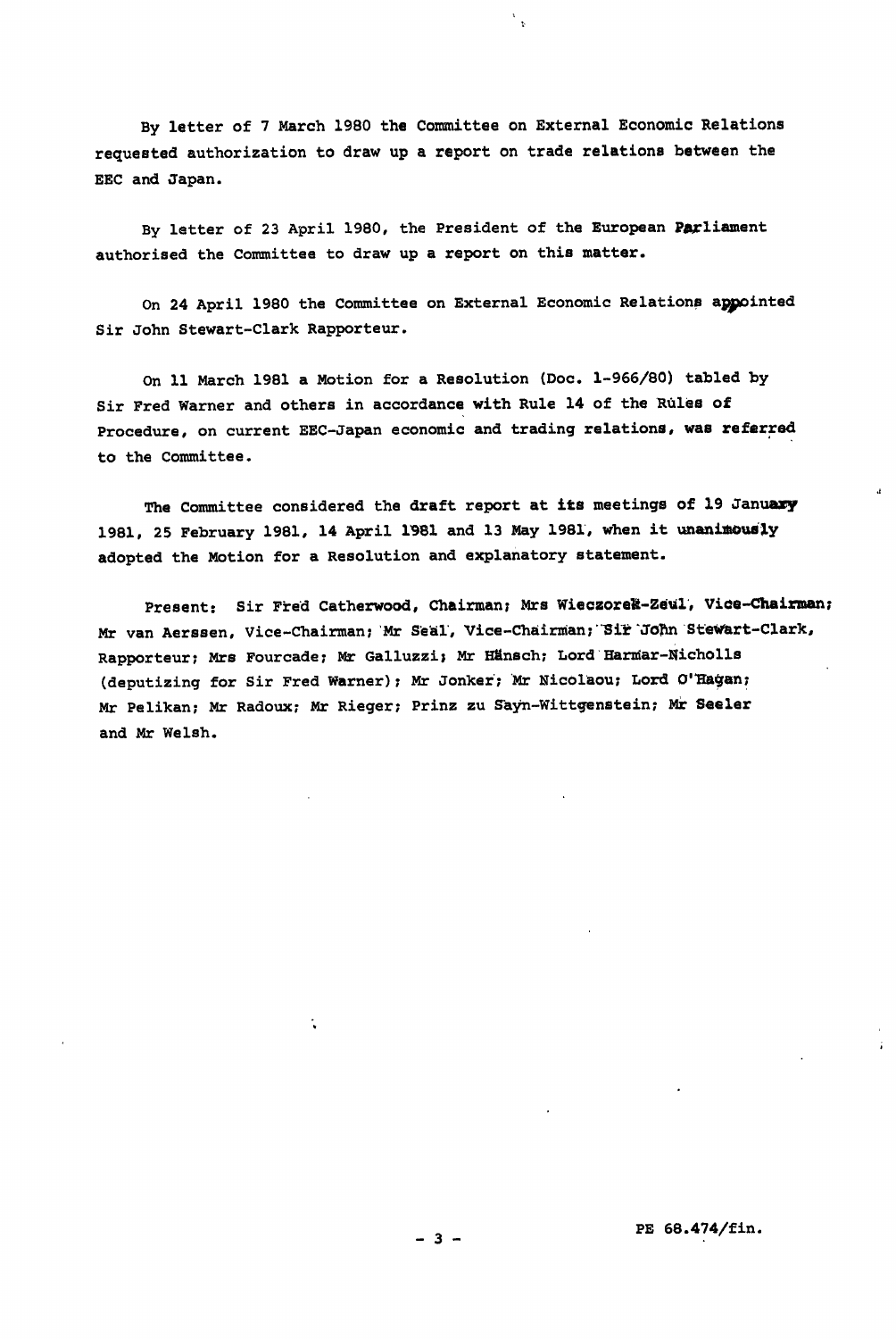# **CONTENTS**

 $\sim$   $\sim$ 

# Page

 $\frac{1}{2} \sum_{i=1}^{n}$ 

 $\ddot{\phantom{0}}$ 

 $\ddot{\phantom{a}}$ 

 $\bar{\epsilon}$ 

 $\sim$ 

| Α.    |               | MOTION FOR A RESOLUTION                                                 | 6          |
|-------|---------------|-------------------------------------------------------------------------|------------|
| $B$ . |               | EXPLANATORY STATEMENT                                                   | 10         |
|       | I.            | Preface                                                                 | 10         |
|       | II.           | The situation in Japan                                                  | 11         |
|       | III.          | Trade between the EEC and Japan                                         | 13         |
|       | IV.           | Doing business in Japan                                                 | <b>118</b> |
|       | $V_{\bullet}$ | The role of government in relation to business                          | 24         |
|       | VI.           | Industrial policy and marketing strategy                                | $28 -$     |
|       | VII.          | Japanese trade with third countries                                     | 31         |
|       | VIII.         | Japanese and Community investment                                       | 32         |
|       | IX.           | The Commission's re-examination of Community<br>trade policy with Japan | 33         |
|       | X.            | Possible responses by the EEC                                           | 35         |
|       | XI.           | Summary of conclusions                                                  | 39         |

ANNEX : Motion for a Resolution (Doc. 1-966/80)

 $\bar{\rm s}$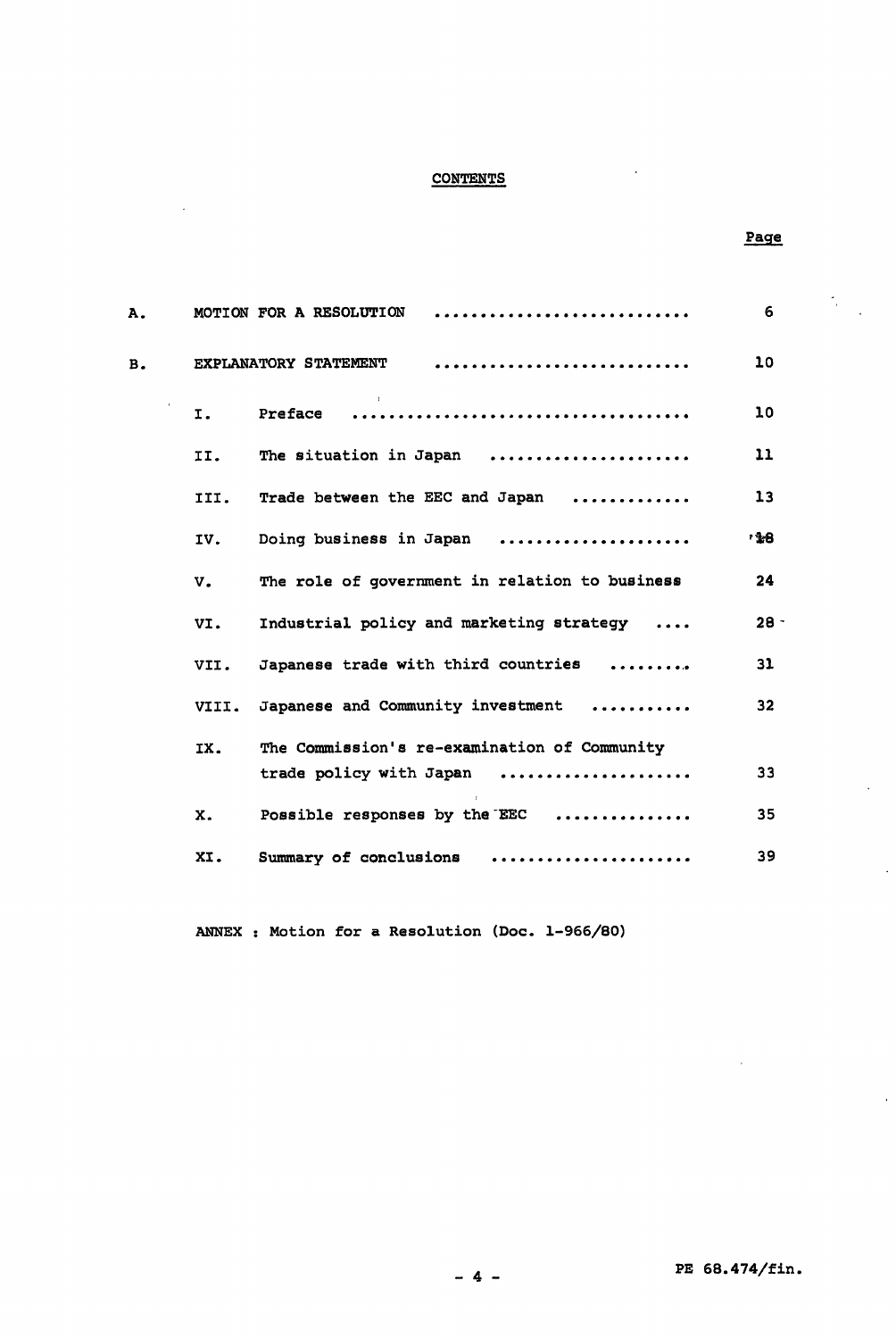# LIST OF TABLES

 $\ddot{\phantom{1}}$ 

# Page

 $\ddot{\phantom{0}}$ 

 $\tilde{\mathbf{r}}$ 

| <b>Table I</b> | Community trade with Japan analysed by      |        |
|----------------|---------------------------------------------|--------|
|                | main commodity classes                      | 14     |
| Table II       | Balance of Payments of Japan 1972-1979      | 15     |
| Table III      | Japan's trade with main Community countries |        |
|                | in 1979 in percentage                       | $18 -$ |
| Table IV       | Inflation rates                             | 26     |
| Table V        | Relative wage rates                         | $-27$  |
| Table VI       | .<br>Export market shares in OECD trade     | 30     |

 $\ddot{\phantom{0}}$ 

 $\overline{\phantom{a}}$  $\epsilon_{\rm eff}$   $\bar{t}$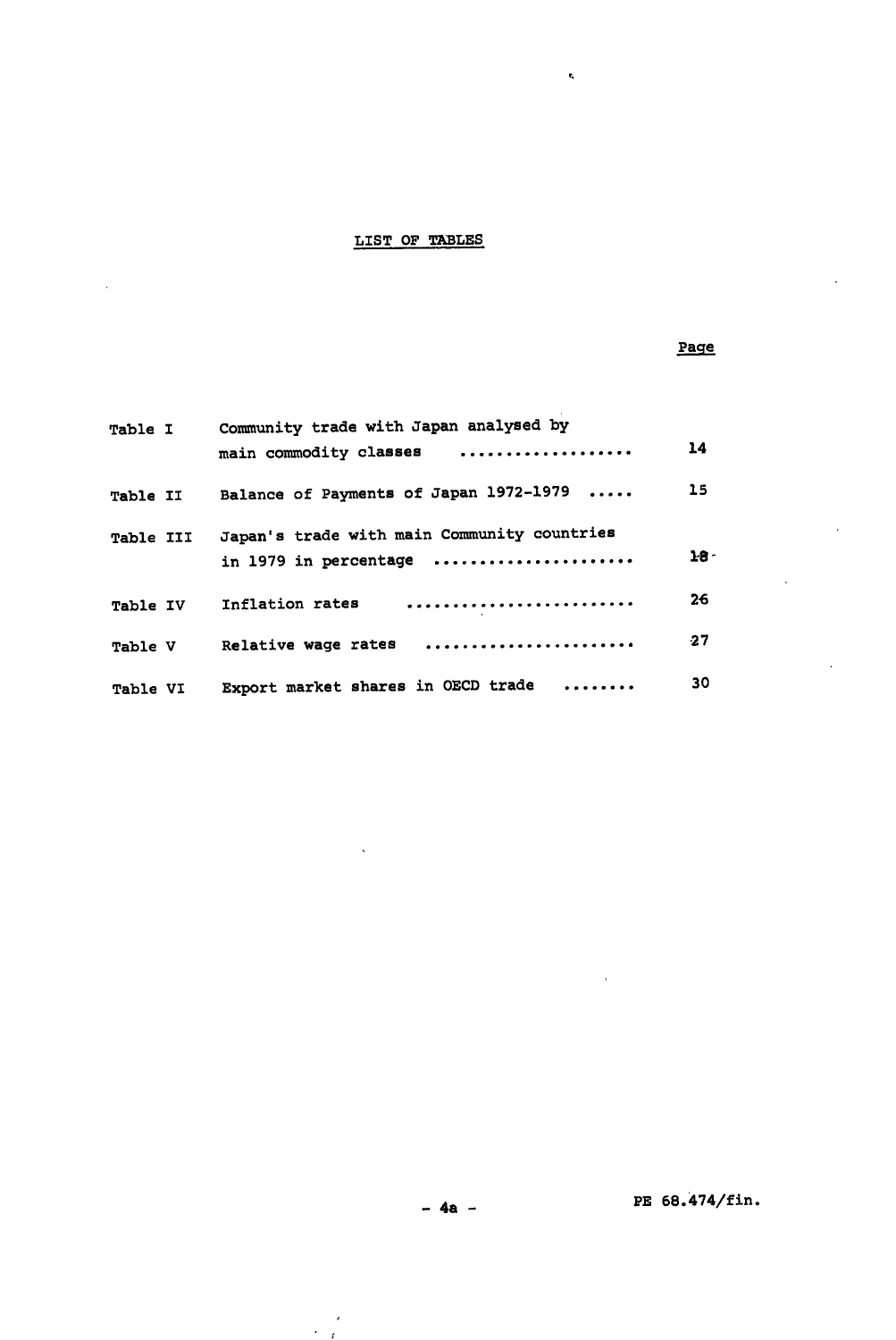$\frac{1}{2} \sum_{i=1}^{n} \frac{1}{2} \sum_{j=1}^{n} \frac{1}{2} \sum_{j=1}^{n} \frac{1}{2} \sum_{j=1}^{n} \frac{1}{2} \sum_{j=1}^{n} \frac{1}{2} \sum_{j=1}^{n} \frac{1}{2} \sum_{j=1}^{n} \frac{1}{2} \sum_{j=1}^{n} \frac{1}{2} \sum_{j=1}^{n} \frac{1}{2} \sum_{j=1}^{n} \frac{1}{2} \sum_{j=1}^{n} \frac{1}{2} \sum_{j=1}^{n} \frac{1}{2} \sum_{j=1}^{n$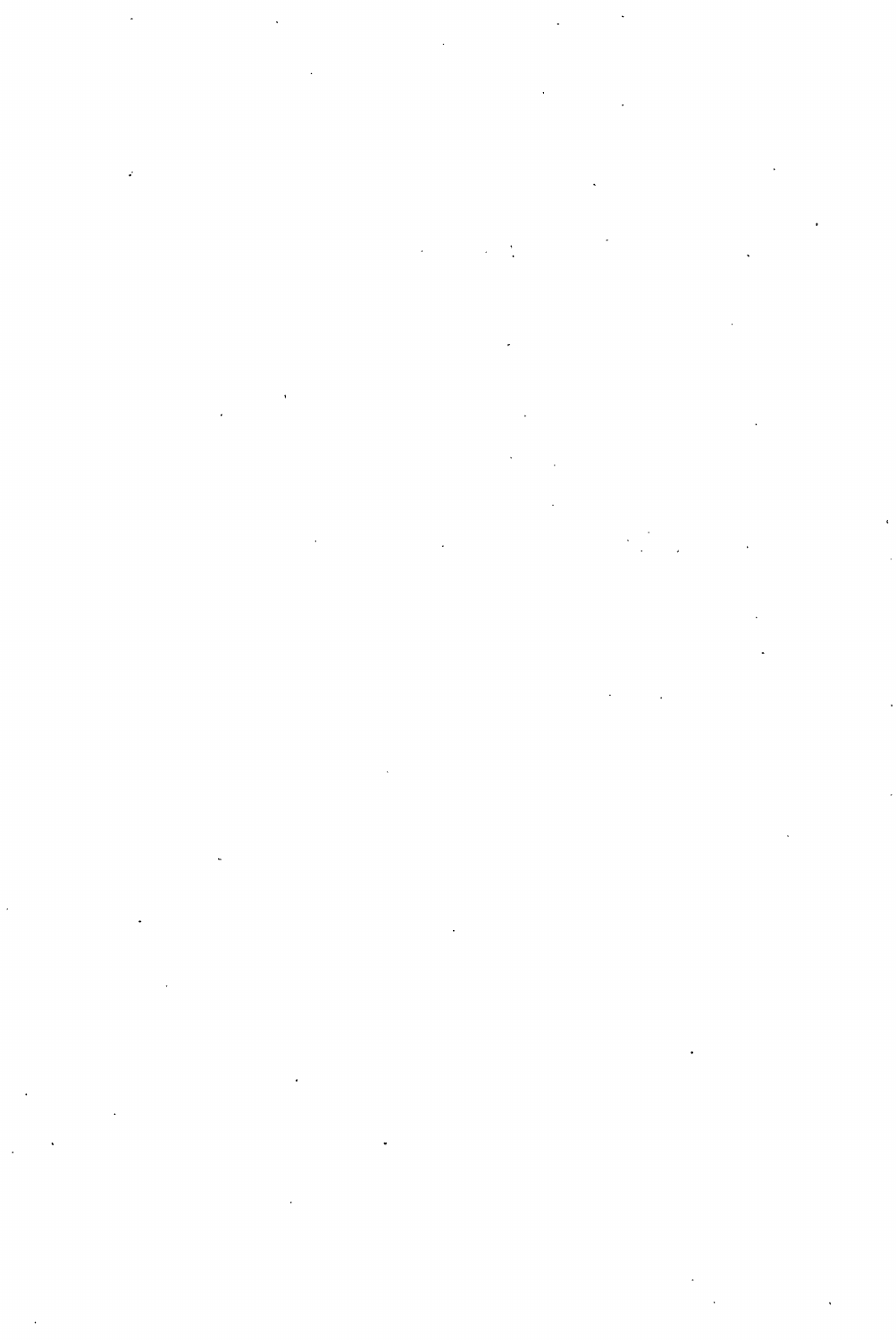The Committee on External Economic Relations hereby submitato the European Parliament the following Motion for a Resolution, together with explanatory statement:

# MOTION FOR A RESOLUTION

on trade relations between the EEC and Japan

### The European Parliament,

- concerned by the persistent and increasing deficit in the Community's balance of trade with Japan,
- aware that this deficit, although comparatively small in the context implies a severe threat of the Community's overall trade figures to the Community in certain specific sectors, particularly in manufacturing industry,
- convinced that a reduction of the present trade imbalance would contribute towards a better overall understanding between the Community and Japan which would go further than purely commercial considerations and in turn lead to closer cooperation in fields such as development aid, security, monetary stability, energy conservation, and the supply of raw materials,
- recognising that it is in Japan's interest to work towards greater understanding with the Community in view of her vulnerability both in terms of national security and energy supplies,
- recognising that the problem is one which can primarily be satisfactorily resolved by increasing the competitiveness of European products vis-à-vis the Japanese in all markets and stressing therefore the need for greater effort by European industry in this respect,
- acknowledging the risk that protectionist measures may be taken by individual Member States, with resultant serious consequences not only for EEC/Japan commercial relations but also for interand convinced that this can be Community and world trade, averted by a greater degree of understanding by Japan of the problems that the present trade deficit poses both economically and politically for the Community,

PE 68.474/fin.

٠ŧ,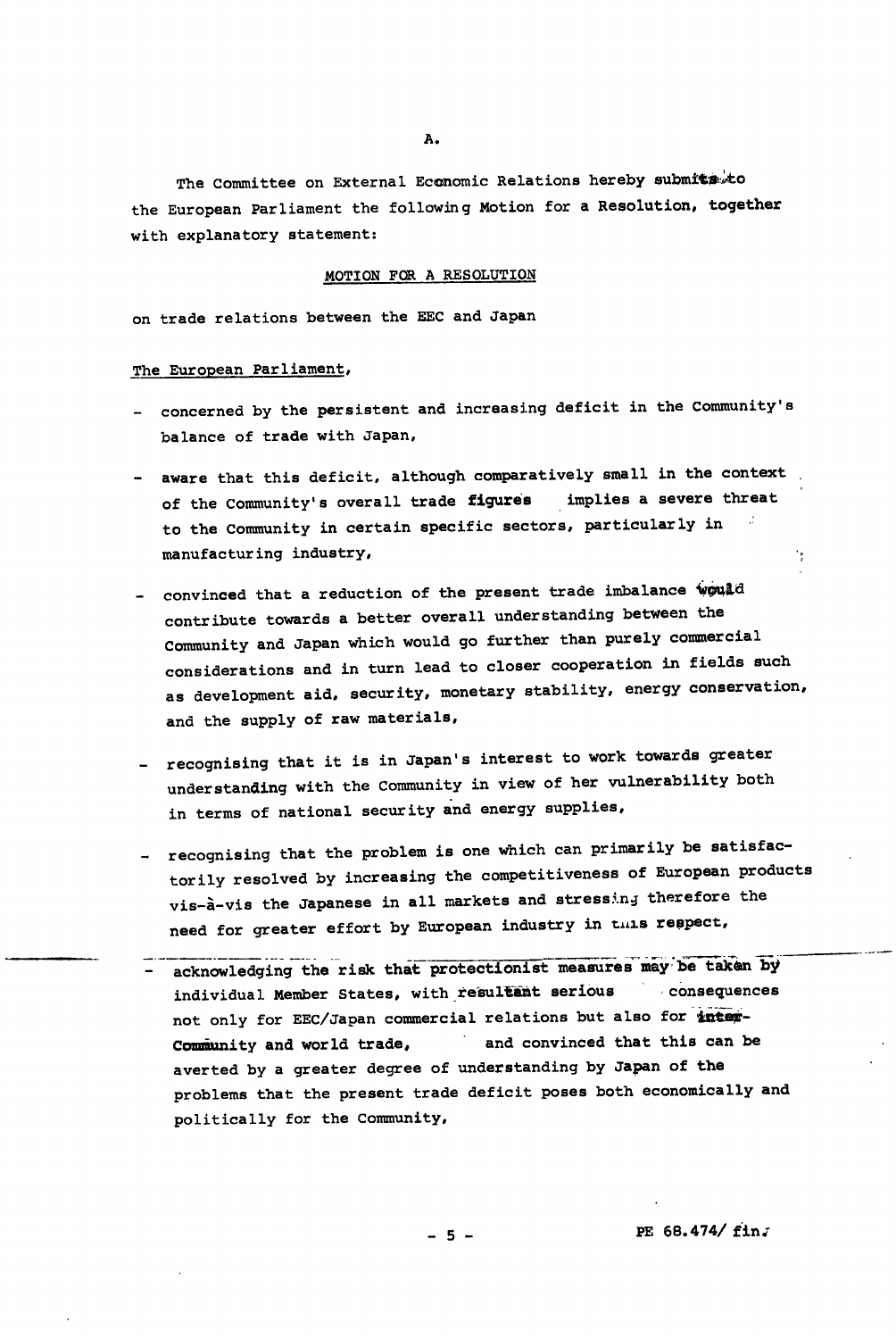- welcomes the fact that the Council of Ministers at their meeting of 17 February 1981 have taken positive steps to create a Community strategy towards Japan,
- recognising that the effective resolution of the problems created by the deficit in the balance of trade between the Community and Japan can best be achieved by the formulation by the Commission of a vigorous common Community trade policy towards Japan, including
	- closer cooperation and improved sfficiences within suropean industry a)
	- b) working together to eliminate both tariff and non-tariff barriers,
	- c), encouragement of efforts by European exporters to secure a greater share of the Japanese market,
	- d) reciprocity in banking and investment facilities,
	- e) quantifiable self-restraint in exports by Japan in specific sectors, and a substantial increase in its imports from the Community,
- realising that unless there is an effective resolution to the deficit in trade, then pressures upon Member State Governments could force the Council of Ministers to take stringent action against Japan,
- having regard to the Motion for a Resolution tabled by Sir Fred WARNER and others (Doc. 1-966/80),
- having regard to the report of the Committee on External Economic Relations  $(Doc. 1-240/81)$ ,
- 1. Requests the Council and the Commission of the European Communities to ensure that all negotiations with Japan will be conducted firmly and constructively and be based not only on an understanding of the needs of the Community but also of those of Japan and the USA who together form the world's three most significant trading groups and on whose effective cooperation any lasting global trade arrangements.must.depend;
- 2. Calls on the Council and Commission to ensure that any agreement concluded will provide for reciprocal measures on the part of Japan in respect of any concessions which may be granted by the Community to Japan;
- 3. Urges the Commission
	- (a) to continue its efforts to ensure the harmonization of trade policy measures taken by individual Member States and also to ensure that the Community will speak "with one voice" through the Commission in its dealings. with Japan:
	- (b) to ensure, with respect to the Community's competition policy, that the relevant clauses of the Treaties (Articles 85 to 94) are not applied with the result that industry within the Community is penalised to the advantage of industry from third countries, including Japan;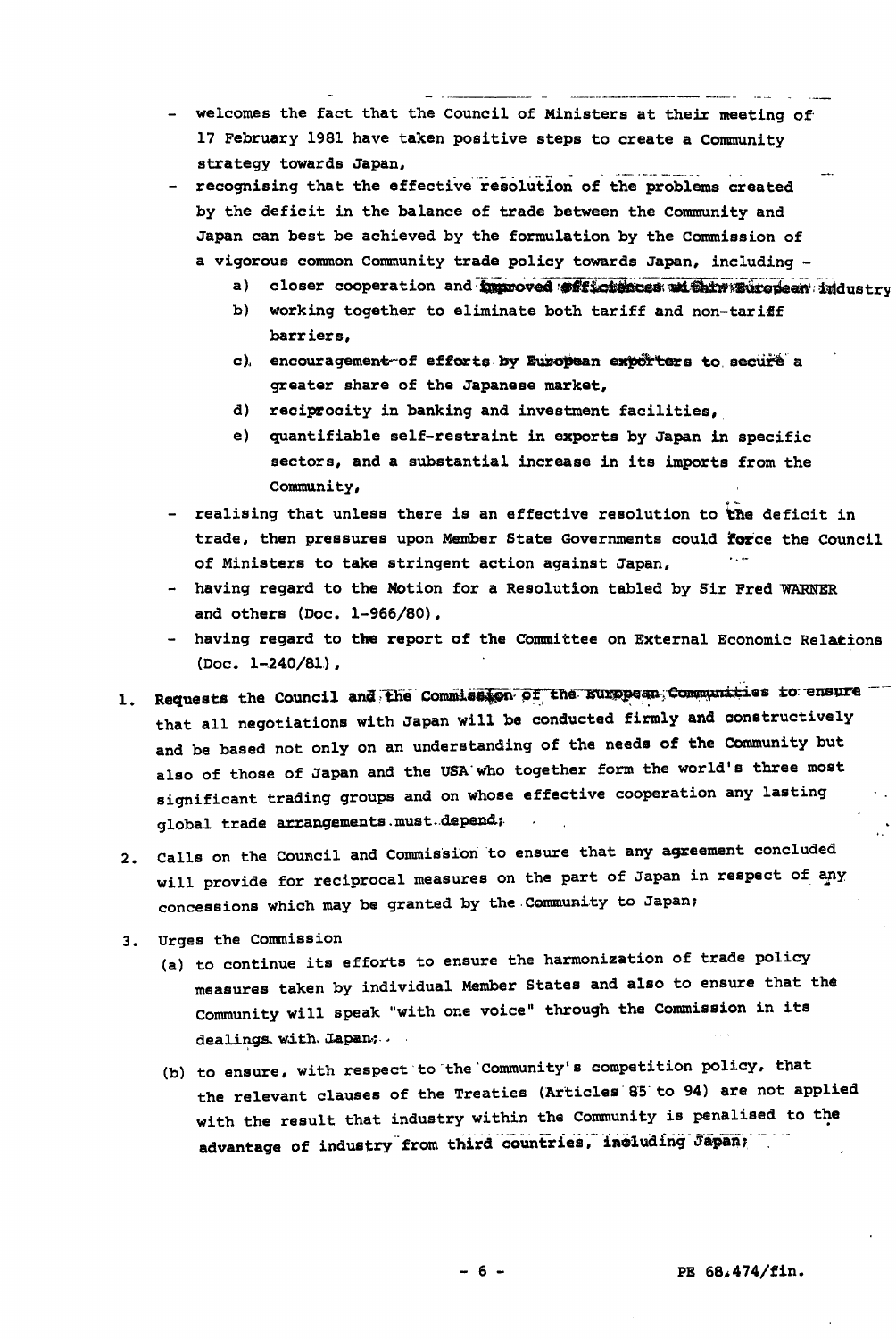- $c)$ <sup>"</sup> to negotiate, with Japan, specific quantifiable restraints in respect of the export of sensitive, or potentially sensitive, products to the Community. This will have to be a continuous process which will require close cooperation, at Community level, not only between Commission and Member States but also between the Commission and representatives of European industry;
- to make clear to Japan that any failure to abide by the merestraints  $d)$ must lead to counter-measures on behalf of the Community;
- to be prepared, where it can be established that non-tariff  $e)$ barriers to trade exist, to untroduce, at Community level, reciprocal measures within the framework of the GATT;

recommends in this context that the Commission should be endowed with adequate funds to institute a service to investigate allegations of concealed protectionism, recognising that industry itself may find difficulty in dealing with such protectionism;

- to be prepared to accept the need, if necessary, to make  $f$ ) existing regulations and directives regarding 'type approval' of manufactured articles, particularly motor vehicle parts, mandatory rather than permissive;
- to intensify its existing programme for informing European g) businessmen and industrialists, including those from medium and small sized businesses and European trade union representatives,
	- on the best means of penetrating the Japanese market, with the full cooperation of the Council to make the appropriate financial means available to this end, and to enlist the full cooperation of the Japanese in this endeavour:
- to take steps to ensure that any agreement with Japan will  $\mathbf{h}$ ) include provisions ensuring full reciprodity of banking and investment facilities between the two partners; any such investments, whether on a wholly-owned or joint shareholding basing manst have written agreements to ensure that a substantial percentage of comp. onents or materials used in production are sourced locally and that research and development resources are introduced as a result in order to promote employment possibilities and financial expansion  $\frac{1}{\sqrt{2}}$  and  $\frac{1}{\sqrt{2}}$ ۰۳, in the area or region concerned;
	- i) to set up a joint EEC/Japan Investment Bureau to facilitate and to encourage appropriate investment from either side. The rôle of such an Investment Bureau should include that of coordinating and extending joint undertakings between Japanese and Community countries in third countries;

$$
-7 -
$$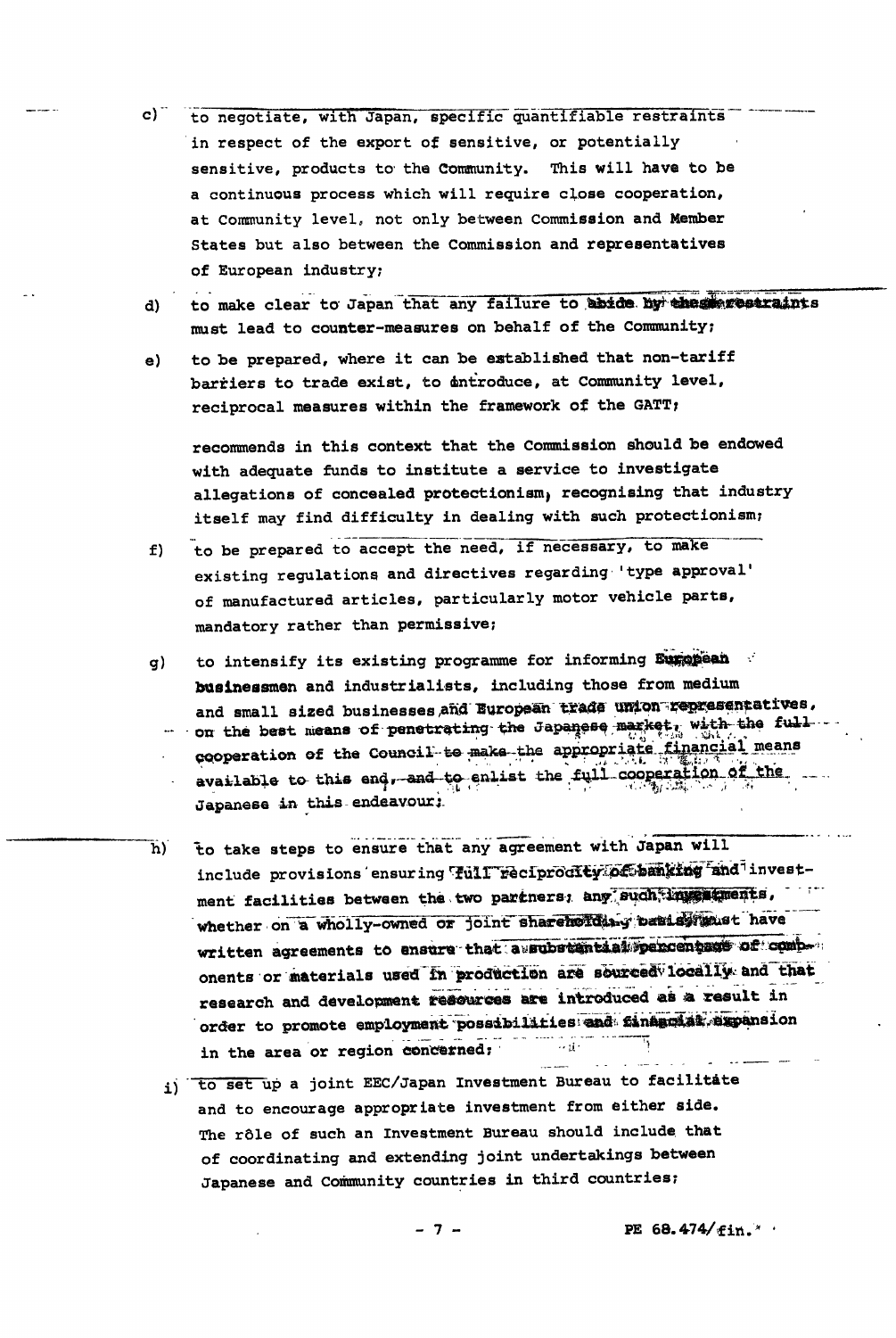- Urges the representatives of European industry, wherever appropriate 4. in consultation with the Commission, to cooperate closely in such fields as marketing and Research and Development and rationalization in order to find not only the best means of penetrating the Japanese market but also of achieving viable competitiveness with respect to both Community and third country markets;
- Asks the Japanese for their part - $5.$

 $\frac{1}{2}$  and  $\frac{1}{2}$  and  $\frac{1}{2}$  and  $\frac{1}{2}$  and  $\frac{1}{2}$ 

- to take concrete steps to eliminate non-tariff barriers to trade, a) whether intentional or otherwise;
- to facilitate investment and banking facilities for Community  $b)$ countries;
- to accept the necessity for full cooperation with the  $\mathbf{c}$ ) Community in working towards monetary stabilization by working towards monetary cooperation between those industrialised countries with convertible currencies, including the European Monetary System as a bloc, and the yen: West Servers with the way
- to cooperate with the Member States of the Community in working  $\mathbf{d}$ towards the reinvestment of the profits of the oil producing countries;
- to cooperate fully with the Community in accepting specific  $e)$ quantifiable restraints in respect of certain particularly sensitive sectors while at the same time demonstrating its willingness to accept a reasonable level of imports of manufactured goods from the Community;
- to cooperate with the Community in order to coordinate atti $f$ ) tudes towards the other EEC trading partners, where the  $\sim$   $\sim$   $\sim$   $\sim$  $\mathcal{F}(\mathcal{F}) = \frac{1}{2} \int_{\mathcal{F}} \mathcal{F}(\mathcal{F}) \mathcal{F}(\mathcal{F})$
- Considers that the links between the Parliament and the Japanese  $6.$ Diet should be strengthened and the present exchanges intensified not only in the light of the good understanding and results so far achieved but also in order to bring about a greater political awareness of the problems which the present trade deficit pose;

PE  $68.474 / \text{fin.}$ 

 $\mathcal{A}(\mathbf{z})$  ,  $\mathcal{A}(\mathbf{z})$  ,  $\mathcal{A}(\mathbf{z})$  $\sim$  and  $\sim$ 

 $-8 -$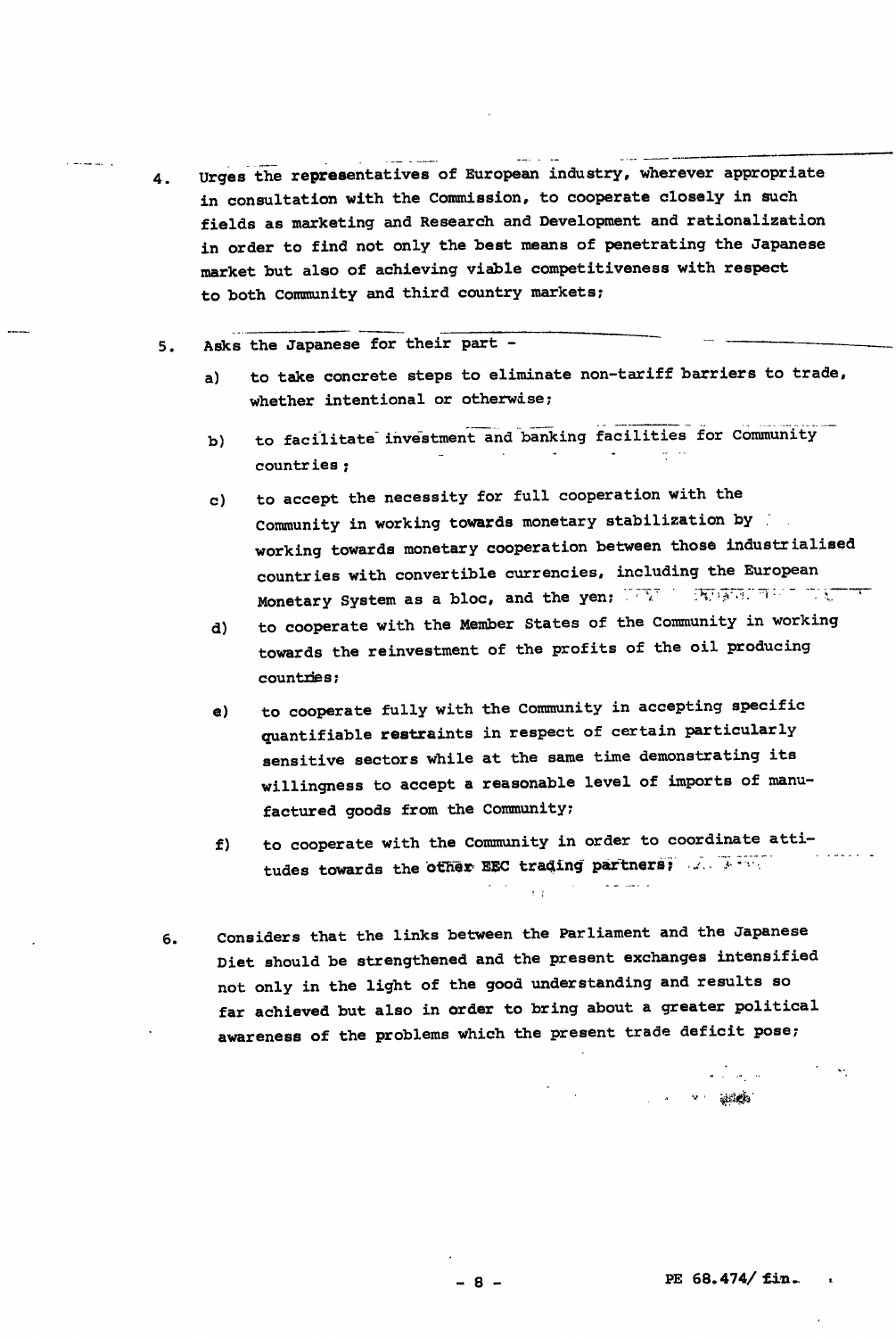Instructs its President to forward this resolution to the  $7.$ Commission and the Council and, for information, to the Government of Japan.

 $\ddot{\phantom{a}}$ 

 $\overline{\phantom{a}}$ 

 $\bar{1}$ 

 $\bar{\lambda}$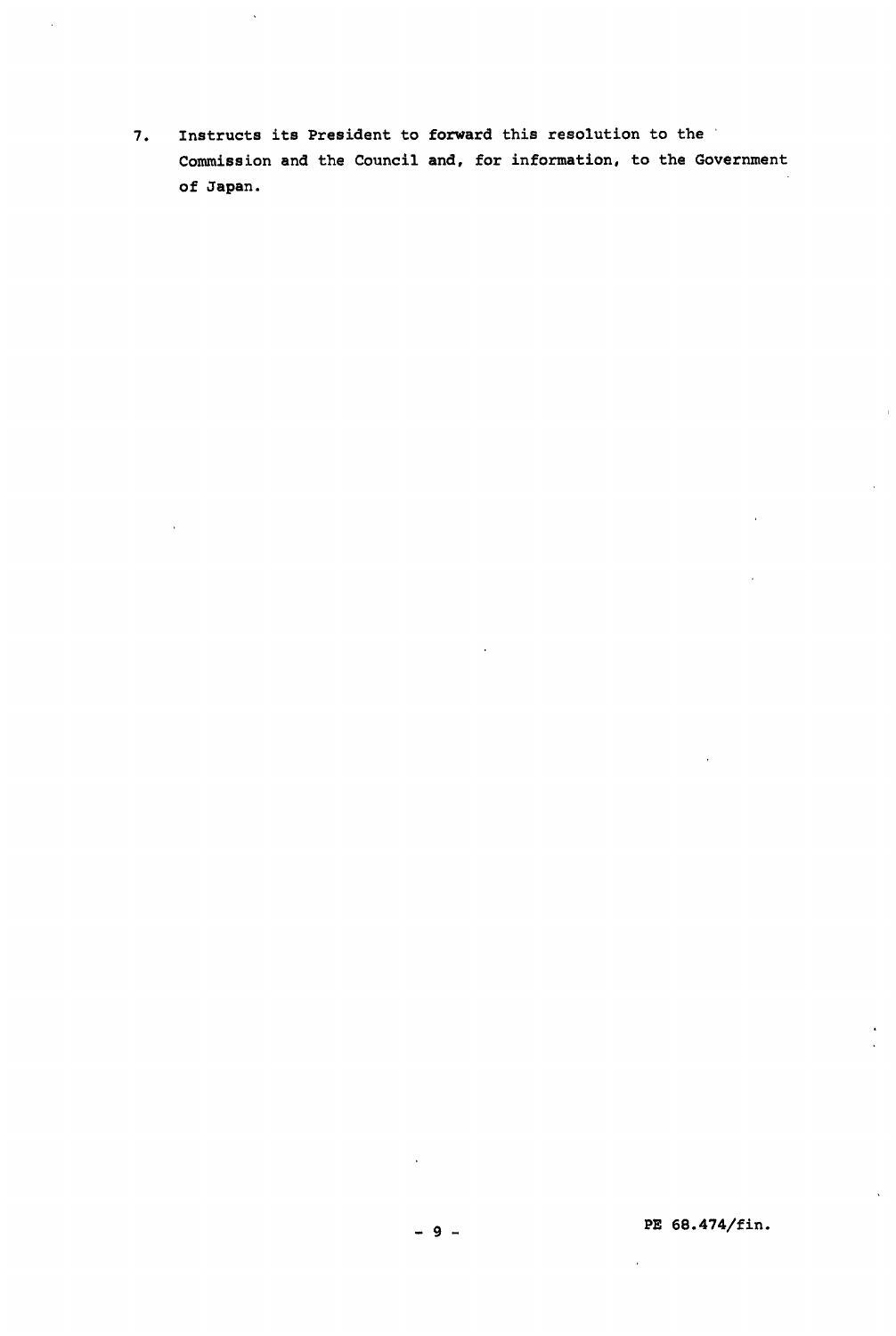# **B. EXPLANATORY STATEMENT**

#### **PREFACE** I.

Before analysing the EEC and Japanese industrial and trading situa- $\mathbf{I}_{\bullet}$ tions, an attempt should be made to define the problems of our two Communities. We see them as follows:

### Japan

#### a) Resources

 $\mathcal{C}$ 

Japan has almost no natural resources of her own. She is dependent for 95% of her energy requirements on imports. The oil price rises have affected her to a greater extent than either Western Europe or the USA. Japan's economic growth and development are therefore totally dependent on imports. She is the largest importer in the world of non-manufactured goods and has to pay for these imports by exports. Manufacturing is the only means of obtaining these exports since there is little else to sell.

#### $\mathbf{b}$ Poverty

Although Japanese industry may flourish, some sections of her community are still poor. Housing standards still tend to be low and most roads are inadequate. Standards of living have therefore room for improvement.

#### $c)$ Vulnerability

Japan feels vulnerable both in terms of national security and of foreign influence over which she has no control. On the defence side, as the only country which has been subjected to a nuclear attack in war, Japan has vowed she will never produce nor own nuclear arms. She is consequently militarily dependent on the United States. In terms of oil she has no way of escaping from the grip of the OPEC countries and sees the Communist threat to the Gulf States as affecting her very survival.

Nevertheless, Japan has managed to maintain economic growth without a corresponding increase in oil consumption. Perhaps there is a lesson here for the west.

# The Community

#### $a)$ Trade

The Community has been conscious of a growing trade imbalance with  $2.$ Japan for many years now, but has proved incapable of reducing it. Voluntary

 $-10 -$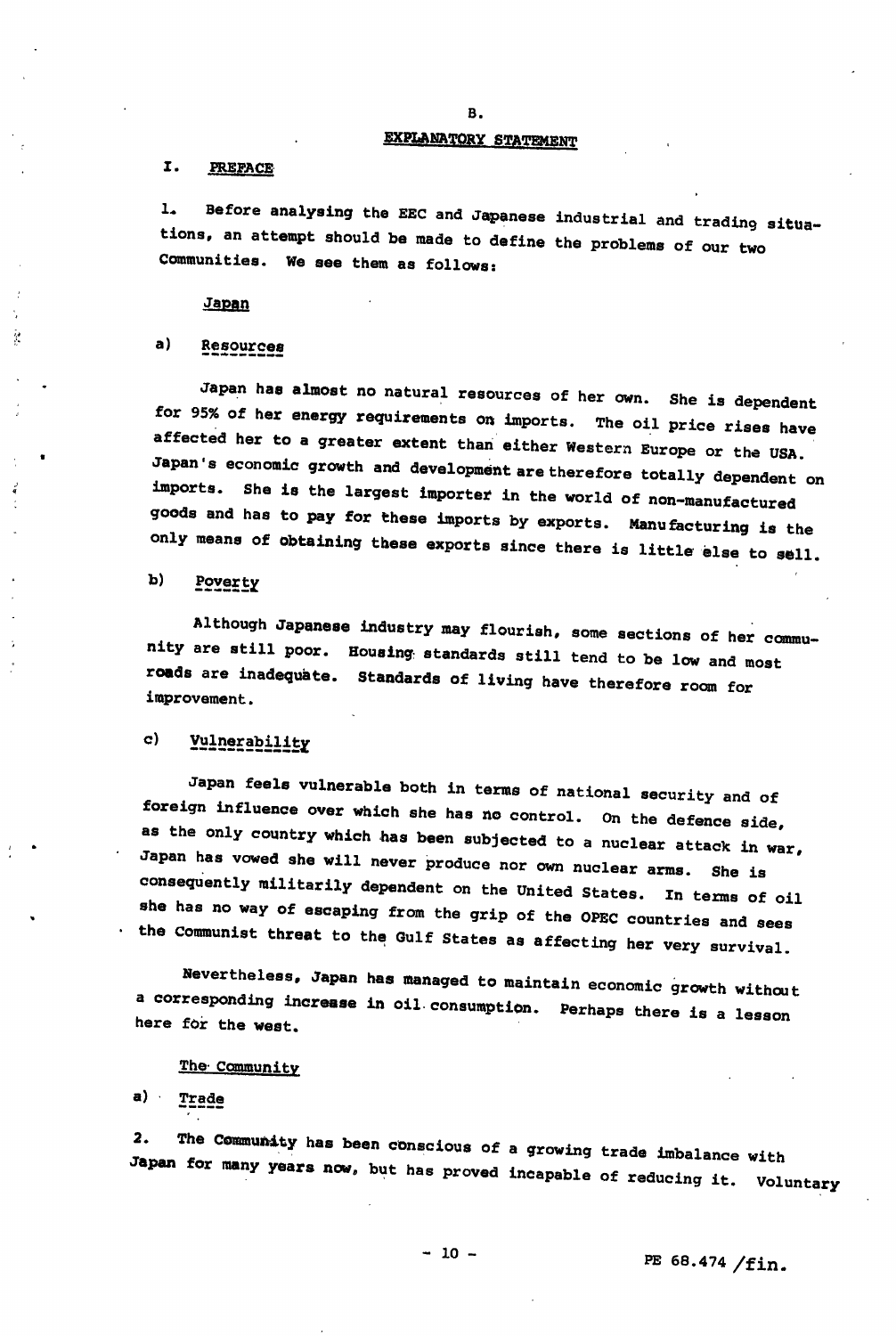agreements, summit meetings, MTN negotiations, have all failed to make any impact on the figures. The deficit has in fact increased from 1086m EUA in 1973 to 5147m EUA in 1979 when the import/export cover ratio was only 47.3%.

#### $\mathbf{b}$ Industry

The Japanese have concentrated their exports in specific sectors, notably in manufacturing industry. Today 64% of her total exports to the Community is estimated to be in machinery and transport equipment, and 27% in other manufactured goods. Motor vehicles, consumer electronics and cameras are three sectors in which Japanese exports are particularly concentrated. In consequence, many Community industries in these fields are witnessing a threat to their very existence.

#### $\mathbf{c}$ The Japanese Market

Despite liberalization of trade restrictions by Japan, a lower tariff rate into Japan than into the Community under GATT and a professed willingness to welcome foreign investment, Japan remains for most Community industrialists and traders an impenetrable market. Further Japanese measures to protect the consumer and the environment are seen as replacing trade liberalization by the imposition of new non-tariff barriers.

Consequently, there exists today a situation which, depending upon whether you are Japanese or European, you survey the scene in two distinct lights. The basic cause is, however, the same, that is the need for survival in a world menaced by recession and with an increasing threat to peace.

# II. THE SITUATION IN JAPAN

### Political

Japan is slowly moving towards a more independent foreign policy.  $3.$ Pressures exist in Japan which are forcing Government to take a more active rôle in international affairs. Many far-thinking Japanese see the absolute necessity of a close partnership between the United States, the European Community and Japan and recognise that all three societies have an interest in maintaining close political cooperation and liberalised international trade. It is recognised that we have similar basic aims in wanting to preserve our democratic system to avoid war and contribute to a more equitable balance between the industrial and the developing world.

 $-11 -$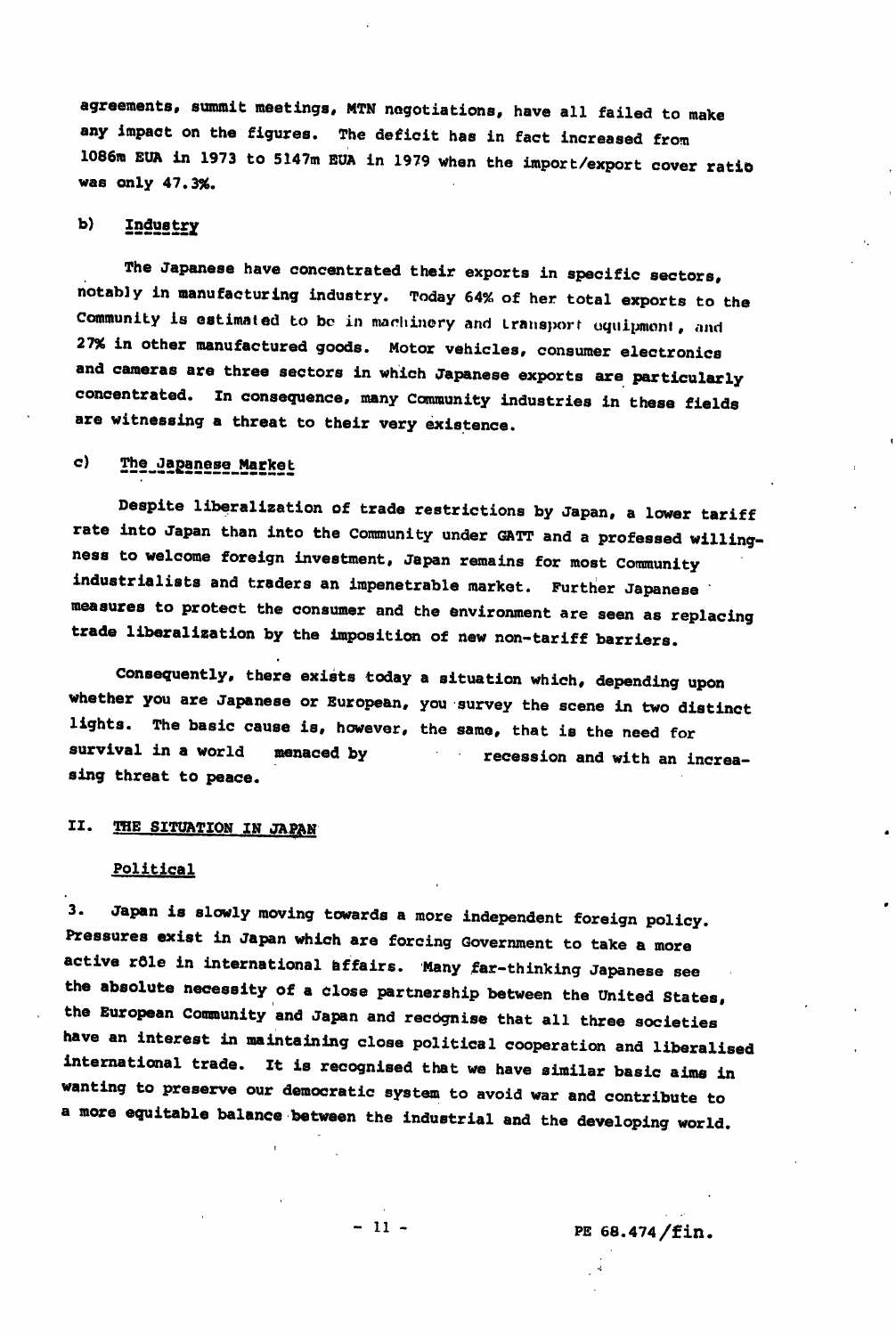Political and social understanding cannot, however, be brought about satisfactorily between Japan and the Community if trading and economic relations are unsatisfactory. Largely because of this, there is between the European Community and the United States, on the one hand, and Japan on the other, a lack of proper comprehension and communication of each other's interests, objectives and aspirations. There is a lack of mutual understanding of what each country expects from the other over the long run and what is important to individuals in each country. To find a solution, improved trading relations must come about and we Europeans must make a greater effort to understand the culture, habits and thinking patterns of the Japanese.

Satisfactory trading arrangements should be the first step towards improved relations between the Community and Japan in such areas as energy and raw materials policy, development policy and defence issues.

### Culture and Communication

The habit amongst Japanese of extreme deference of behaviour and 4. formality amongst those who are not their close friends and associates makes it very difficult for both Japanese and foreigners to understand one another. In dealing with the Japanese it is important to realise both the nature and limitations of the courtesy expressed. To gain the respect of the Japanese a foreigner is expected to return politeness. To be quiet and patient, but at the same time to be strong in attitude and character. The Japanese in their reaction to one another between groups acknowledge submission to the stronger and adjustment to the weaker. It is of the utmost importance to recognise the role of courtesy. patience, persistence, assimilation and strength.

#### $\mathbf{1}$ . Courtesy

Europeans with high standards of courtesy should be able to understand the traditions of culture and politeness which are so much a part of successfully dealing with the Japanese.

# ii. Patience

Equally, a propensity in Europe for taking more time in decision making as compared to our American friends, can be used to advantage. The Japanese are not accustomed to quick decision making and agreement and business deals can rarely be forced through quickly.

12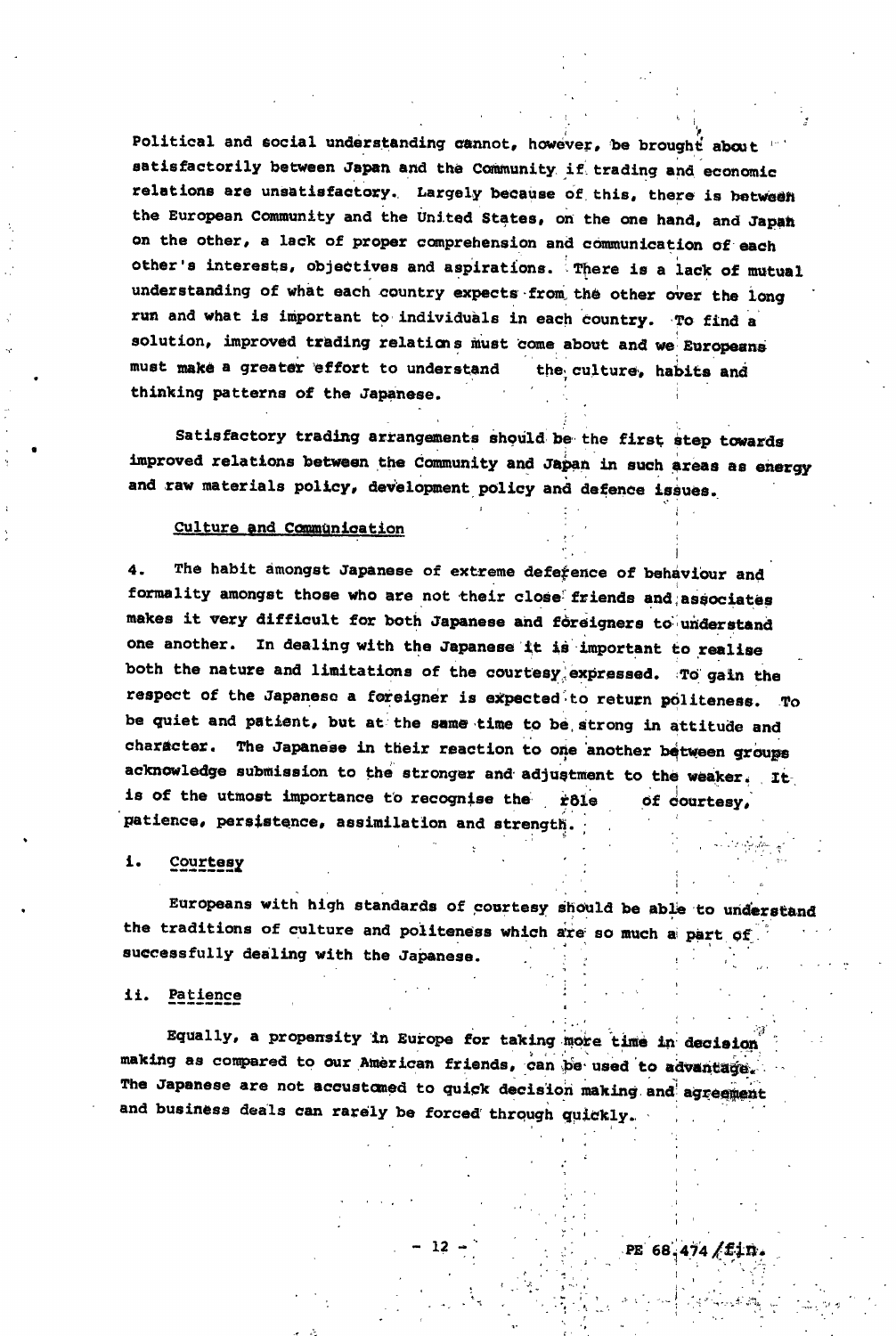### iii. Persistence

If patience is a virtue, persistence is even more so in relations with the Japanese. Whether it be persistence in coming to specific trade agreements or persistence for entry into a market - this is a vital element for success. The Japanese themselves have shown this quality in gaining entry to the American, European and now the Chinese markets.

# iv. Assimilation

The Japanese go to great lengths to understand and assimilate the languages, trading methods, economic factors, strengths and weaknesses of competitors, in product specifications, marketing methods etc. Whether in doing business in Japan or in negotiating with them concerning penetration of their products into the Community, a close sectoral knowledge is necessary both of our own industry and that of the Japanese.

#### Strength  $\mathbf{v}_{\bullet}$

As a Community we have to recognise that in negotiating with the Japanese, we shall only gain what we require whether in coming to agreements on voluntary restrictions of entry of goods into the Community or easing entry of our own products into Japan, if we can negotiate from a position of strength. Strength needs to be derived from unity of approach whether in the case of the Community or in industry and from a knowledge of where the Japanese themselves are vulnerable. One has to recognise that to a major extent, statements made in general terms concerning export restraint, import liberalization etc, are useless unless they are accompanied by specific undertakings on the part of the Japanese which can be measured both in quantity and in time and which if not complied with will be repaid by salutary measures. We shall return to this, but it is important at the outset that the necessity for negotiation from strength is recognised as being of paramount importance.

# III. TRADE BETWEEN THE EEC AND JAPAN

 $5.$ The Japanese share in total world trade, excluding intra-EEC trade, is now around 9%. This compares with 16% for the US and 23% for the EEC.

In 1979 Community imports from Japan were only 4.5% of total extra-Community imports, yet exports to Japan were a meagre 2.4% of the Community's total exports to third countries.

 $-13 -$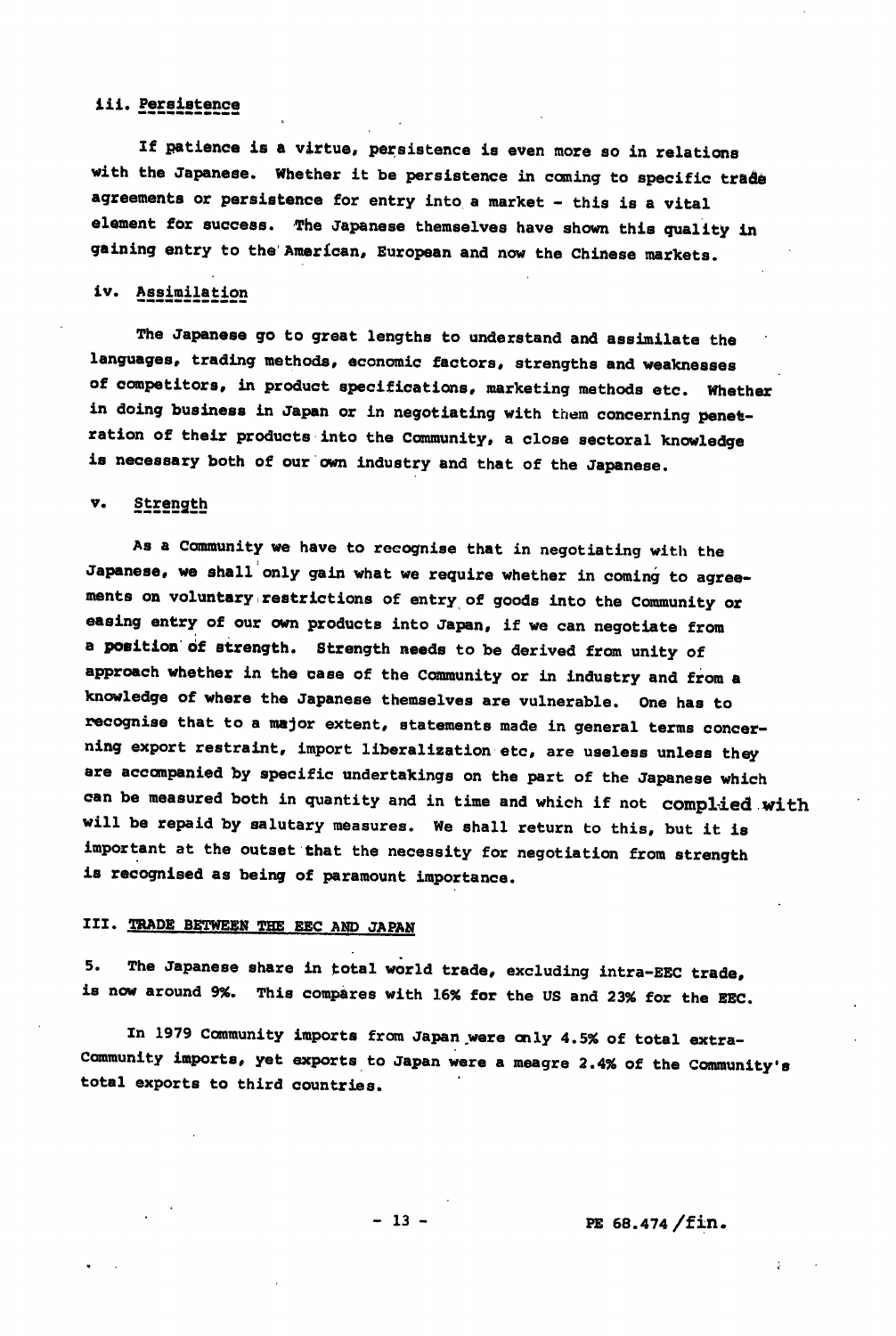Japan's gross domestic product in 1979 was 737.9 bn EUA with an annual growth rate of over 6%. This is about the size of the combined GDP of the UK and Germany. Japan's exports are an estimated 10% of her GDP. This is well below the proportions exported by France, Germany and the United Kingdom, which are 17%, 22% and 23% respectively, but well above the USA whose vast domestic market keeps exports down to 8% of GDP. The fact that 90% of Japan's GDP remains at home is significant, when considering the Community's efforts to increase its exports into that country.

Between 1973 and 1979 the trade balance between the Community and 6. and Japan deteriorated considerably. During this period the Community's deficit increased by 370% from 1,086m EUA to 5,147m EUA. In 1973 the cover rate was 68%, in 1979 it had reduced to only 47%. In 1980 the position continued to worsen and by the end of August the Community deficit with Japan had exceeded that for the whole of 1979.

This is well illustrated by the following statistics:-

### TABLE I

### COMMUNITY THADE WITH JAPAN ANALYSED BY MAIN COMMODITY CLASSES

| Community, total              |             |             |             |                                |      |       |           |      |       |                                                |      |             |                               | in m. EUA |                |  |
|-------------------------------|-------------|-------------|-------------|--------------------------------|------|-------|-----------|------|-------|------------------------------------------------|------|-------------|-------------------------------|-----------|----------------|--|
|                               |             | Total       |             | Food, beverages<br>and tobacco |      |       | Chemicale |      |       | <b>Machinery</b><br>and<br>transport<br>Gouip. |      |             | Other manufactur-<br>ed goods |           |                |  |
|                               | Imp.<br>地上去 | Exp.<br>Lob | žal.<br>{1} | imp.                           | Exp. | lBal. | Imp.      | Exp. | iBal. | lâp.                                           | Exp. | <b>Bal.</b> | Împ.                          | Exp.      | B <sub>2</sub> |  |
| 1973                          | 3392        | 2306        | $-1086$     | 126                            | 225  | 99    | 214       | 457  | 243   | 1576                                           | 656  | $-920$      | 1383                          | 851       | -532           |  |
| 1974                          | 4376        | 2772        | -1604       | 109                            | 244  | 135   | 342       | 563  | 221   | 2077                                           | 876  | -1201       | 1665                          | 969       | ≁756           |  |
| 1975                          | 4821        | 2228        | -2593       | 116                            | 271  | 155   | 284       | 436  | 152   | 2285                                           | 681  | -1604       | 1933                          | 717       | -1216          |  |
| 1976                          | 6394        | 2719        | $-3675$     | 131                            | 299  | 168   | 309       | 618  | 309   | 3452                                           | 765  | 12687       | 2345                          | 851       | 11494          |  |
| 1977                          | 7652        | 3088        | -4364       | 89                             | 372  | 283   | 340       | 653  | 313   | 4315                                           | 949  | 13366       | 2729                          | 936       | 12773          |  |
| 1978                          | 8698        | 3725        | -4973       | 89                             | 432  | 343   | 377       | 778  | 401   | 5610                                           | 1104 | +4506       | 2419                          | 1213      | -1206          |  |
| 1979                          | 9779        | 4632        | -5147       | 75                             | 558  | 483   | 454       | 939  | 485   | 6327                                           | 1278 | 15049       | 2684                          | 1570      | Fiile          |  |
| Jan-June 1979                 | <b>A723</b> | 2300        | $-2423$     | 35                             | 283  | 248   | 217       | 441  | 224   | 3112                                           | 639  | +2473       | 1241                          | 779       | -462           |  |
| Jan-June 1980 5757 2265 -3492 |             |             |             | .52                            | 258. | 206   | 280       | 510. | 230.  | 3665                                           | 620  | +3045       | 1650 F                        | 761       | -and           |  |

Source: Supplement to the Monthly External Trade Bulletin, EUROSTAT

(1) "-" denotes an EC deficit

PE 68.474 /fin.

 $\sim$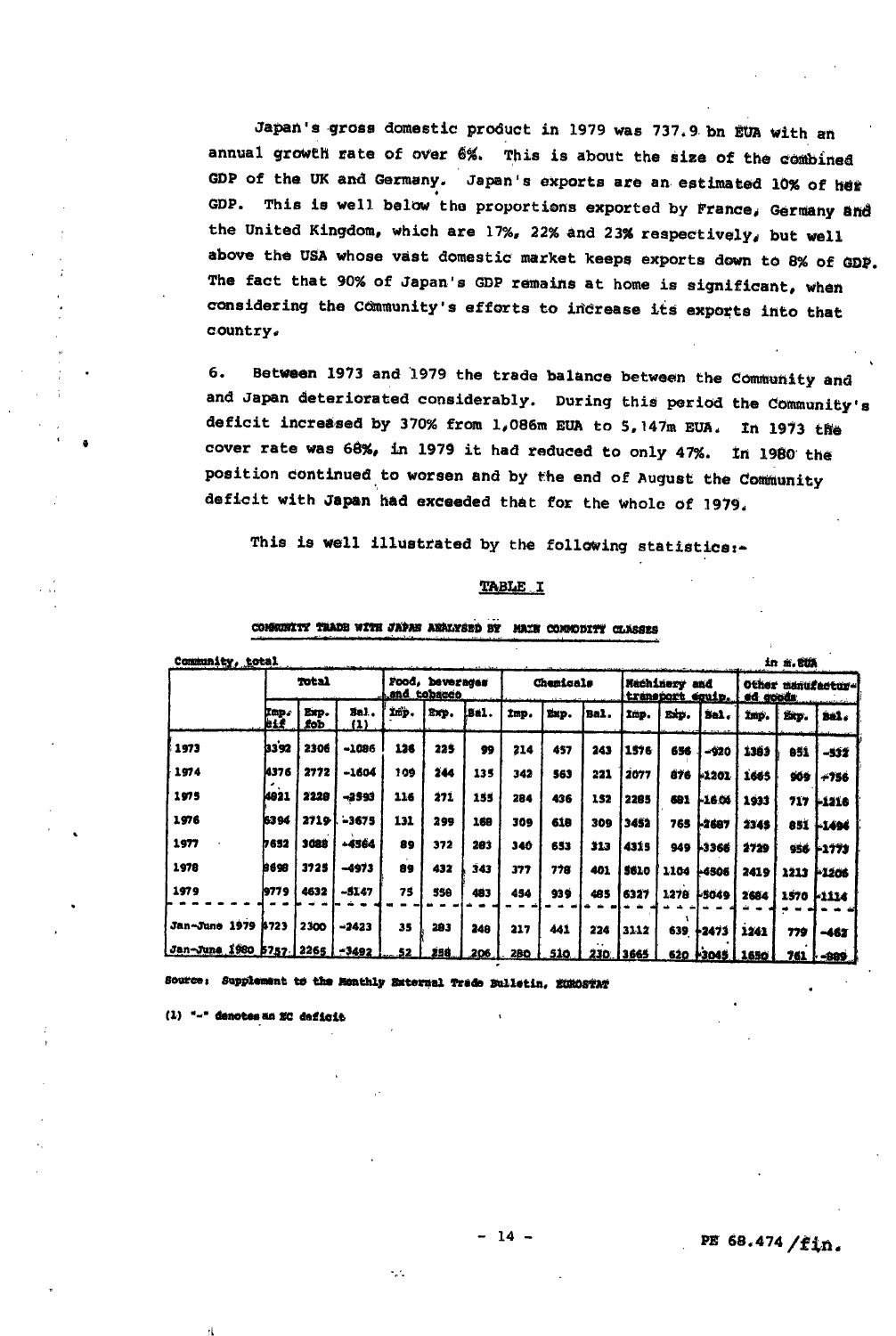Indications are that the trade imbalance between the REC and Japan 7. for 1980 as a whole will have substantially exceeded 6,000m EUA. The main reasons for this adverse situation can be found in the Japanese economy itself. In 1978 there was a healthy expansion of domestic demand in Japan. This was encouraged by increased public spending, encouragement of private spending, an expansionist monetary policy and by improved terms of imports resulting from a sharp rise in the yen. Exports increased in 1978 by 20%, whilst imports increased by 14.5%. GNP increased by 5.6% over the previous year against an inflation rate of only 3.8%.

## TABLE II

Balance of Payments of Japan US \$ million and a complete

|                                                                                                                                                                                                                              | 1972                                      | 1973                                                                                     | 1974                                                                     | 1975                                                                           | 1976                                                            | 1977                                                                                       | 1978                                                                                 | 1979                                                                                     |
|------------------------------------------------------------------------------------------------------------------------------------------------------------------------------------------------------------------------------|-------------------------------------------|------------------------------------------------------------------------------------------|--------------------------------------------------------------------------|--------------------------------------------------------------------------------|-----------------------------------------------------------------|--------------------------------------------------------------------------------------------|--------------------------------------------------------------------------------------|------------------------------------------------------------------------------------------|
| Seasonally adjusted<br><b>Exports</b><br>Imports<br>Trade balance<br>Service and transfers (net)<br>Transportation'<br>Travel'<br>investment income <sup>1</sup><br>Official transfers (net) <sup>1</sup><br>Current balance | 19 061<br>8 9 7 1<br>367<br>-327<br>6 624 | 28 032 36 264<br>32 576<br>3688<br>$-2020 - 3614$<br>-963 -1696<br>490<br>$-210$<br>-136 | 54 480<br>53 044<br>1436<br>-5 926<br>$-2.539$<br>-451<br>-203<br>-4 693 | 54 734<br>49706<br><b>5028</b><br>$-5448$<br>$-1981$<br>-273<br>$-262$<br>-632 | 66026<br>56 139<br>9887<br>-5 993<br>$-2041$<br>$-214$<br>3 680 | 79 333<br>62022<br>17311<br>$-6393$<br>$-2305$ $-2401$<br>-1727<br>115<br>$-194$<br>10 918 | 95 634<br>71038<br>24 5 96<br>$-8062$<br>$-2509$<br>$-3247$<br>900<br>-230<br>16 534 | 101 232<br>99 387<br>1845<br>- 10 599<br>$-4331$<br>$-4256$<br>2011<br>$-755$<br>$-8754$ |
|                                                                                                                                                                                                                              |                                           |                                                                                          |                                                                          |                                                                                |                                                                 |                                                                                            |                                                                                      |                                                                                          |

Source: OECD Surveys 1977 and 1980

In 1979 the situation changed radically. Although growth in GNP continued satisfactorily at 6% and inflation was under control, there was a substantial fall in the balance of payments. Rapidly expanding industrial production and home demand boosted imports and reduced incentives to export. A sharp rise in the price of imported energy, particularly oil, also played a significant part.

The above table which refers to calendar years does not show that 8. in the financial year ended 31 March 1980 Japanese trade showed a record deficit of \$13.4 billion. In this period imports of crude oil alone accounted for almost \$40 billion, an increase of 66.4% on the previous year. Resulting from this situation there was a sharp decline in the yen against the US dollar. The fall of the yen and the attendant risks of inflation caused the Japanese to revise their monetary policies in 1979. Between April of that year and March 1980, the Bank Rate was raised four times to 9%.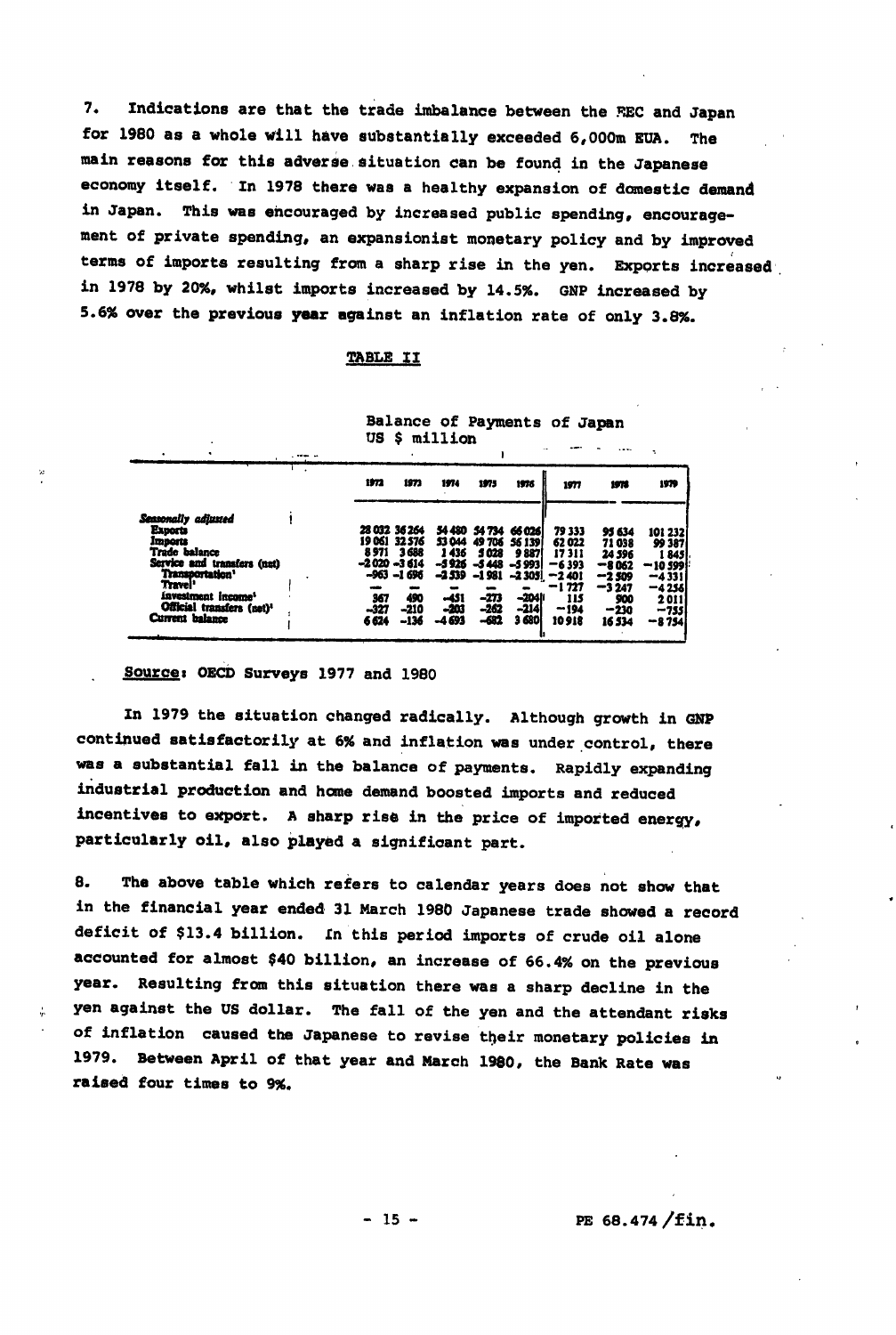As a result of the second petroleum crisis, the Japanese Government 9. laid down, in December 1979, new economic guidelines which included an export drive and a slower increase in imports. This resulted in exports increasing by 23.2% in volume comparing February 1980 to February 1979. This has, of course, been facilitated by the considerable depreciation of the yen which restored to Japanese exporters the price competitiveness they lost at the end of 1978. Largely in consequence of this increase in exports, Japan's manufacturing output rose throughout 1980.

Particularly notable was the increase in production and export of cars, lorries and motorcycles.

On the home front, despite large wholesale price increases, retail sales rose vigorously in early 1980, but the Japanese Government reacted to the wholesale price explosion by imposing credit restrictions and raising the bank rate again. Economic growth in Japan became as a result even more export dependent.

It is very clear that the measures which the Japanese have taken 10. to protect their economy from the effects of commodity increases have been successful. There is every sign that 1980 will show a return to a healthy surplus with the industrialised countries with whom Japan is trading. This will be due to substantially increased exports With a decrease or status quo in imports. However, this situat! comes about only one year after Japan agreed, under pressure from the United States and the EEC, to limit the amount of its exports.

It is, therefore, evident that the European Community must adopt 11. a strong, clear and coordinated policy in regard to Japan so as to ensure that Japan does not in the future assert its ascendancy over much of our industry. To allow this situation to continue as it now exists is to allow the Japanese to use Community markets to protect her own economy and her own industry. Continuing ineffective countermeasures can only lead to increased unemployment in the Community and the decimation of many of its important industries.

12. Eurostat statistics, which considerations of space make it impossible to reproduce here, demonstrate that for Germany the transport and machinery sector represented by far the highest percentage of its total exports to Japan, much higher than the proportion of other Member States' exports, but still its exports in this sector only amounted to 37.5% of its imports. Italy, on the other hand, takes 45% of its total imports from Japan in this

PE 68.474 /fin.

 $-16 -$